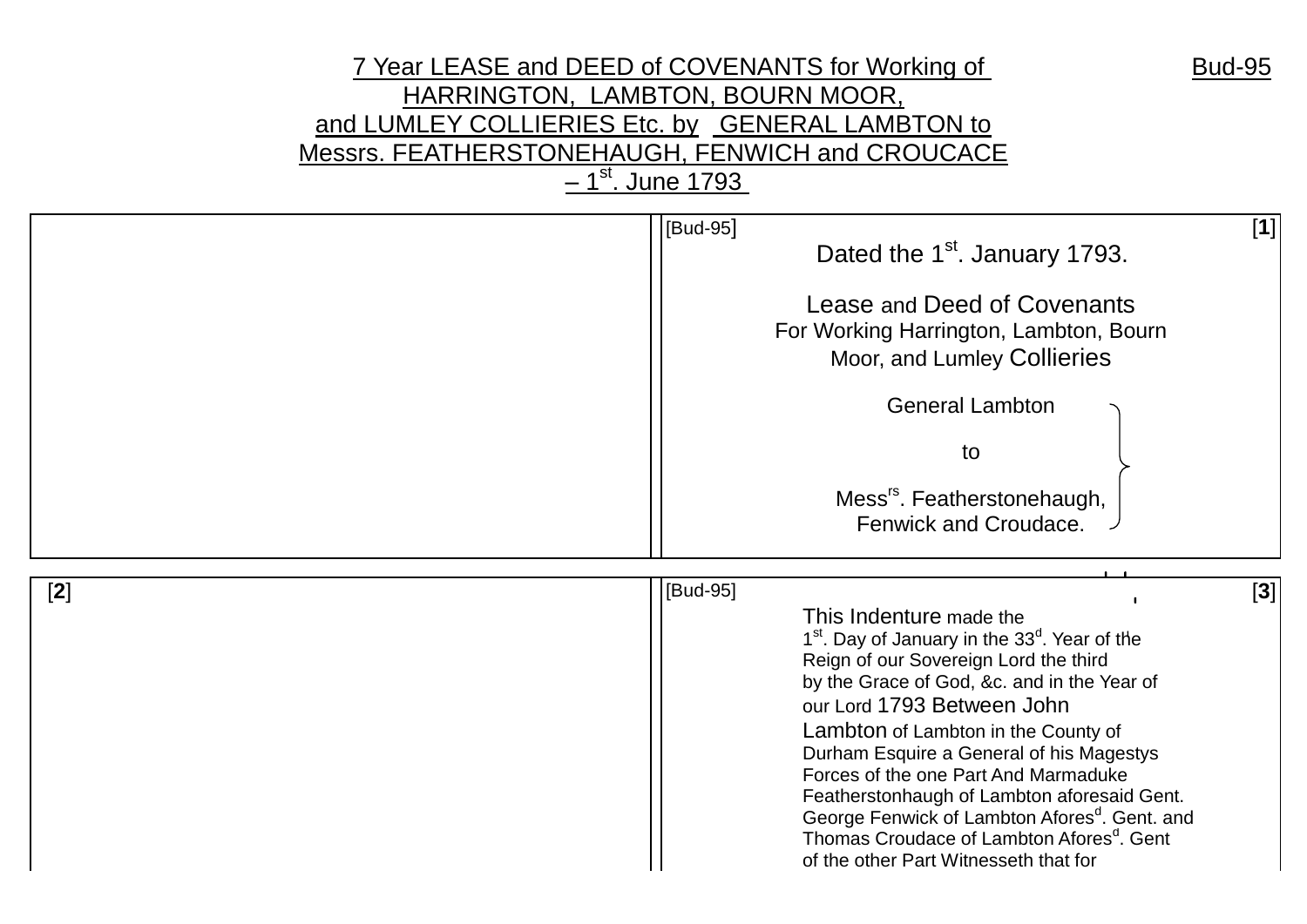|     |                                                                                                                                                                                                                                                                                                                                                                                                                                                                                                                                                                                                                                                                                                                                                                                                                                                |          | and in Consideration of the Covenants and<br>Agreements hereinafter contained on the<br>Part and Behalf of the said M.F. G.F.<br>and T.C. their Exors and Admors to be                                                                                                                                                                                                                                                                                                                                                                                                                                                                                                                                                                                                                                                                                                                                                   |       |
|-----|------------------------------------------------------------------------------------------------------------------------------------------------------------------------------------------------------------------------------------------------------------------------------------------------------------------------------------------------------------------------------------------------------------------------------------------------------------------------------------------------------------------------------------------------------------------------------------------------------------------------------------------------------------------------------------------------------------------------------------------------------------------------------------------------------------------------------------------------|----------|--------------------------------------------------------------------------------------------------------------------------------------------------------------------------------------------------------------------------------------------------------------------------------------------------------------------------------------------------------------------------------------------------------------------------------------------------------------------------------------------------------------------------------------------------------------------------------------------------------------------------------------------------------------------------------------------------------------------------------------------------------------------------------------------------------------------------------------------------------------------------------------------------------------------------|-------|
| [4] | done and performed He the said J.L.<br>hath demised granted and to farm letten<br>and by these Presents doth demise grant and<br>to farm lett unto the said M.F. &c. their<br>Exors and Admors All the houses of him<br>the said J.L. erected and built upon his<br>(the said J.L.'s) Lands and Grounds at Har-<br>raton Lambton and Bourn Moor in<br>The said County of Durham and upon the<br>Lands and Grounds of the Right hon <sup>ble</sup> . the<br>Earl of Scarbrough at Lumley in the said<br>County of Durham whereof the said J.L.<br>has a Lease from the said Earl of Scarborough<br>for the Habitation of the Pitmen Workmen<br>Viewers and Agents and other Persons employed<br>in the Collieries herein after mentioned And<br>also all and every the Fire Engines and all<br>other Erections and Buildings whatsoever erected | [Bud-95] | and built upon the same Lands & Grounds<br>for the Use of the Collieries hereinafter men-<br>tioned And also the working & drawing<br>to Bank all and every the Coals to be wro <sup>t</sup> .<br>and gotten forth and out of the several -<br>Collieries and Coalmines of him the s <sup>d</sup> . J.L.<br>situate luing and being at Harraton Lambton<br>Bourn Moor and Lumley aforesaid and also<br>the Maintaining Repairing and Keeping in<br>Repair and several Waggons Waggon Ways By-<br>ways and other Ways belonging to the said<br>several Collieries To have hold and<br>enjoy the said several Houses Fire Engine<br>sand other Erections and Buildings erected<br>and built for the Use of the said Collieries &<br>Coalmines Working and Drawing to Bank all<br>and every the Coals of the said Collieries and<br>Coalsmines and the Maintaining Repairing &<br>Keeping in Repair the said Waggons Waggon | [5]   |
| [6] | Ways and other Ways of and belonging to<br>the said Collieries and Coalmines unto the<br>said M.F. &c. their Exors Admors from<br>the 31 <sup>st</sup> . Day of December last past before<br>the Day of the Date of these Presents for and<br>during and $\sim$ un> to the full End and Term of 7<br>Years from thence next ensuing fully to be<br>complete and ended And for the Conside-                                                                                                                                                                                                                                                                                                                                                                                                                                                     | [Bud-95] | the s <sup>d</sup> . M.F. &c. their Exors or Admors<br>shall and will at the proper Costs and<br>Charges of them the said M.F. &c. their<br>Exors or Admors open sink and win the<br>several Pits following, that is to say, the<br>5 <sup>th</sup> . And 6 <sup>th</sup> . Pits at Harrington aforesaid to<br>the Hutton Seam the E and Lady Ann<br>Pit at Bourn Moor afores <sup>d</sup> . to the Huttons                                                                                                                                                                                                                                                                                                                                                                                                                                                                                                              | $[7]$ |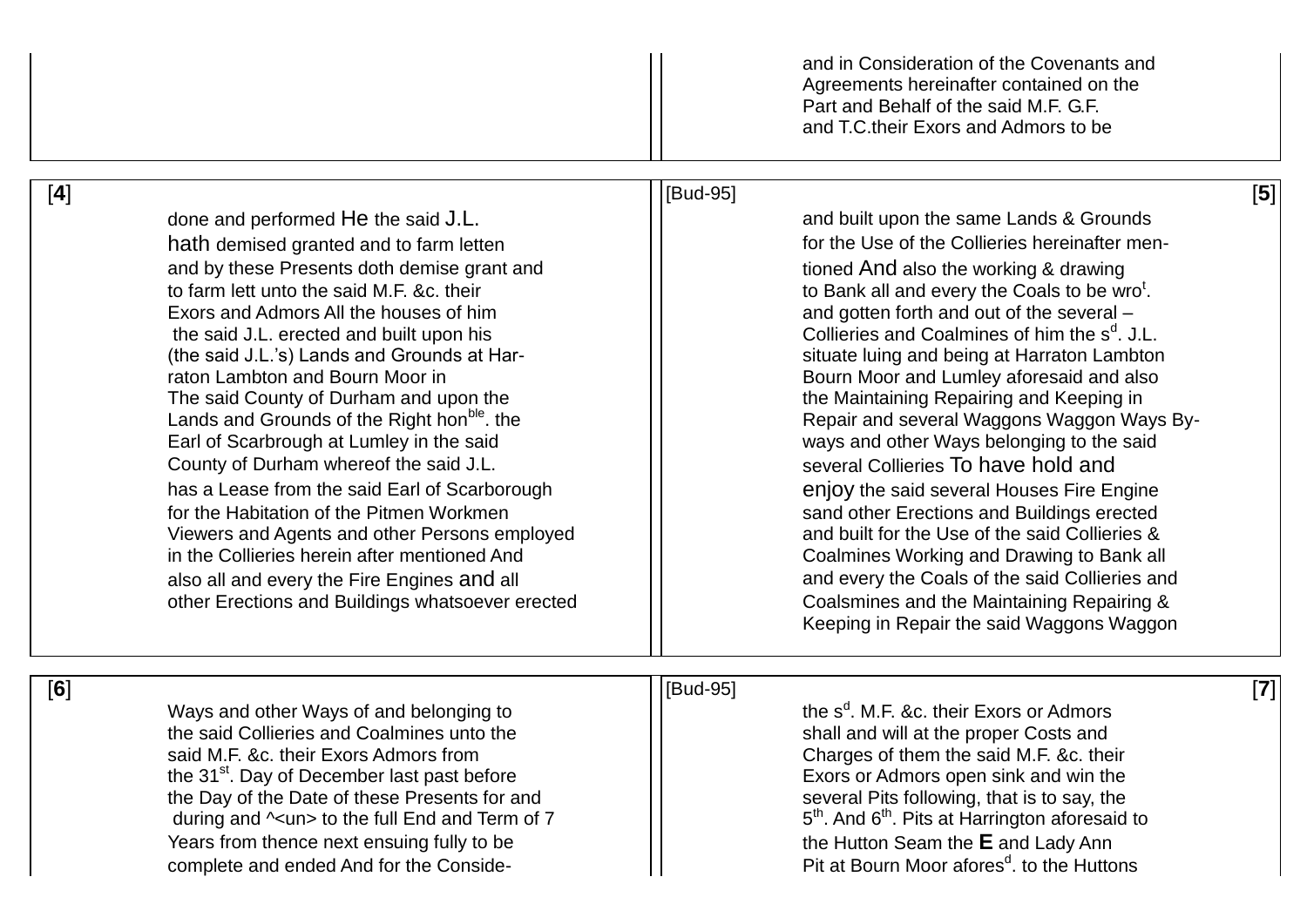rations aforesaid and in Consideration of  $\vert \vert$  Seam and fifth Pit at Lumley aforesaid the Covenants and Agreements hereinafter the to the Hutton's Seam And also shall & contained on the Part and Behalf of the s<sup>d</sup> J.L. his Heirs Exors Admors and Atsns to be the The The Opinion of two Viewers one to be nomidone and performed they the said M.F. 1992 120 mated by the said J.L. his Heirs Exors or &c. for themselves jointly and severally & Admors and the other by the said M.F. Admors do covenant promise and agree to & with the said J.L. his Heirs Exors Admors & in a fair regular and proper Manner accord - Atsns by these Presents in Manner and ing to the best and most approved Method Form following that is to say that they

will sink all such other Pits as shall in for their joint and several Heirs Exors &  $\vert \vert$  &c. their Exors or Admors be deemed necessary to be sunk And also shall and will and Course of Working such like Collieries in

[ **9**]

[ **8**

the said County of Durham win and the several Seams of Coal in the said work or cause to be won and wrought  $\vert \vert$  Collieries And shall and will prop the of Coal and in such Quantities and at as large and as large and as clean and dry and in as such Times as the said J.L. his Heirs Exors **glubber 1** and merchantable a State as the Admors or Atsns or his or their Viewer or Nature of the Mine will admit of And Agent shall from Time to Time appoint also that they the said M.F. &c. their And shall and will in managing and **Exors**  $\vert$  Exors and Admors shall and will from working the said Collieries use their best Time 1 and at all Times during the Time and at all Times during the and utmost Endeavours to prevent all **said Term of 7 Years observe keep & follow** Manner of Obstruction or Prejudice hap pening to the said Collieries and shall and will observe the best safest and most proper **or Atshall contained a container** or Atsns or his or their Viewers for the Time the Walls and Pillars thereof And shall and true Intent and Meaning of these Presents will work all or as many of the Coals as can and ought to be wrought both in the and Coalmines and Workings thereof and Whole Mines and in the Walls and Pillars of

## ][Bud [Bud-95]

the said Collieries and Coalmines during The Roofs of the said Collieries where necessary the said Term of 7 Years in such Seams And Such 2011 And shall send all such Coals above ground the Orders and Directions and pursue the <sup>d</sup>. J.L. his Heirs Exors Admors Method and Course of Working the said **Example 20 I** being relative to the Working the said Collieries Collieries as well in the Whole Mines as in It being hereby declared and agreed to be the s .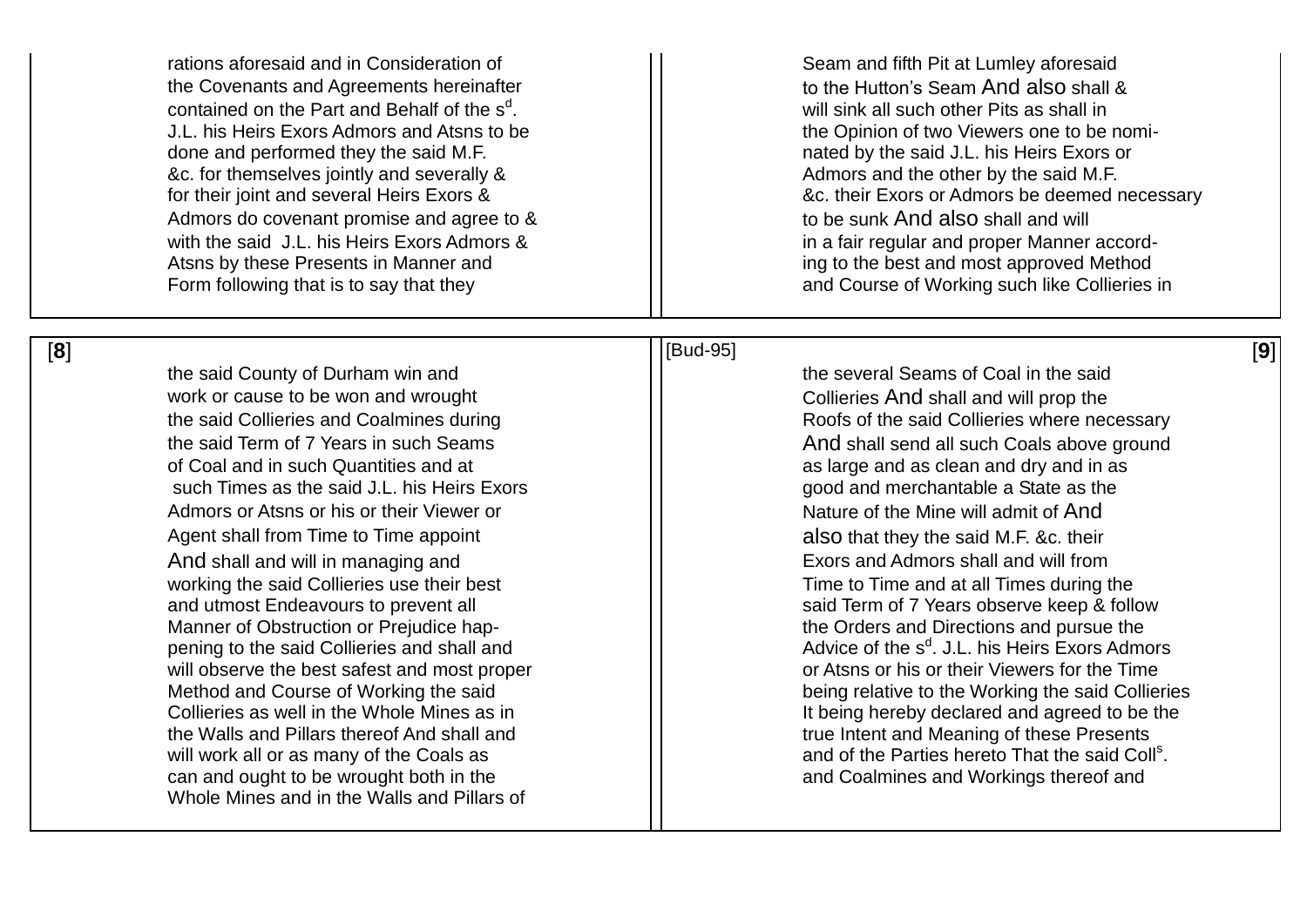| $[10]$ |                                                                                                                                                                                                                                                                                                                                                                                                                                                                                                                                                                                                                                                                                                                                                                                                                                                                                | [Bud-95] |                                                                                                                                                                                                                                                                                                                                                                                                                                                                                                                                                                                                                                                                                                                                                                                                                               | [11]   |
|--------|--------------------------------------------------------------------------------------------------------------------------------------------------------------------------------------------------------------------------------------------------------------------------------------------------------------------------------------------------------------------------------------------------------------------------------------------------------------------------------------------------------------------------------------------------------------------------------------------------------------------------------------------------------------------------------------------------------------------------------------------------------------------------------------------------------------------------------------------------------------------------------|----------|-------------------------------------------------------------------------------------------------------------------------------------------------------------------------------------------------------------------------------------------------------------------------------------------------------------------------------------------------------------------------------------------------------------------------------------------------------------------------------------------------------------------------------------------------------------------------------------------------------------------------------------------------------------------------------------------------------------------------------------------------------------------------------------------------------------------------------|--------|
|        | the Coal Drifts and other Drifts and<br>Works necessary for the Working the same<br>and all other Matters and Things relating<br>Thereto shall be wrought made and done<br>with and under and according to the Advice<br>Orders and Directions of the said J.L. his<br>Heirs Exors Admors or Atsns or his or their<br>Agents or Viewer for the Time being and<br>not otherwise provided such Orders and<br>Directions are not contrary to any express<br>Covenant herein contained on the Part and<br>Behalf of the said J.L. his &c. &c. to be done<br>and performed And also shall & will<br>from Time to Time and at all Times during<br>the said Term find and provide a sufficient<br>Number of Horses and of Men competently<br>knowing and experienced for the doing per-<br>forming managing and carrying on the afore-<br>said Work and Business in all its Parts and |          | Branches and for and in the doing and<br>performing all Pit Work Waggon and<br>Waggon Way Work Smithwork Wright-<br>work Corving Work and other Work what-<br>soever which shall in anywise relate to or<br>be needful or necessary to be done in or<br>about the same (Save and except only what<br>is hereinafter covenanted and agreed to be<br>found and provided or done by or on the<br>Part or at the Expence of the said J.L.<br>his &c.) And shall and will at their own<br>Costs and Charges maintain and keep all<br>such Horses and pay and defray the Wages<br>of all such Men & other Servants & Workmen<br>from Time to Time found provided & employed<br>as aforesaid And also shall and will from Time<br>to Time and at all Times during the s <sup>d</sup> .<br>Term hereby demised at their own Costs and |        |
| $[12]$ | Charges find and provide sufficient<br><b>Numbers and Quantities of Picks Hacks</b><br>Shovels Mauls Props Rollers Sleds -<br>Barrows Pumps Lamps Oil Candles Ropes<br><b>Chains Hooks Corves Deals Rails Wood</b><br>Timber Iron Steel and all other Work<br><b>Tools Utensils and Materials whatsoever</b><br>which shall in anywise be needful neces-<br>sary or proper for the doing performing or<br>carrying on the said Collieries as well above<br>Grounds as underground And shall and<br>will from Time to Time and at all Times<br>during the said Term hereby demised at<br>their own Costs and Charges rid clear away                                                                                                                                                                                                                                             | [Bud-95] | Coals therein And shall and will from<br>Time to Time during the said Term at<br>their own Costs and Charges drive and<br>make all Coal Drifts Water-level Drifts<br>and other Drifts Levels and Air Courses in<br>the said Collieries and Seams of Coal in<br>such Manner as they the said M.F. &c.<br>their Exors or Admors shall order and<br>directed by the said J.L. his &c. or his or<br>their Viewer or Agent for the Time being<br>and not otherwisefor the better and Safer-<br>working the said Collieries and Seams of<br>Coal and carrying on the proper Business<br>thereof And also shall and will from                                                                                                                                                                                                        | $[13]$ |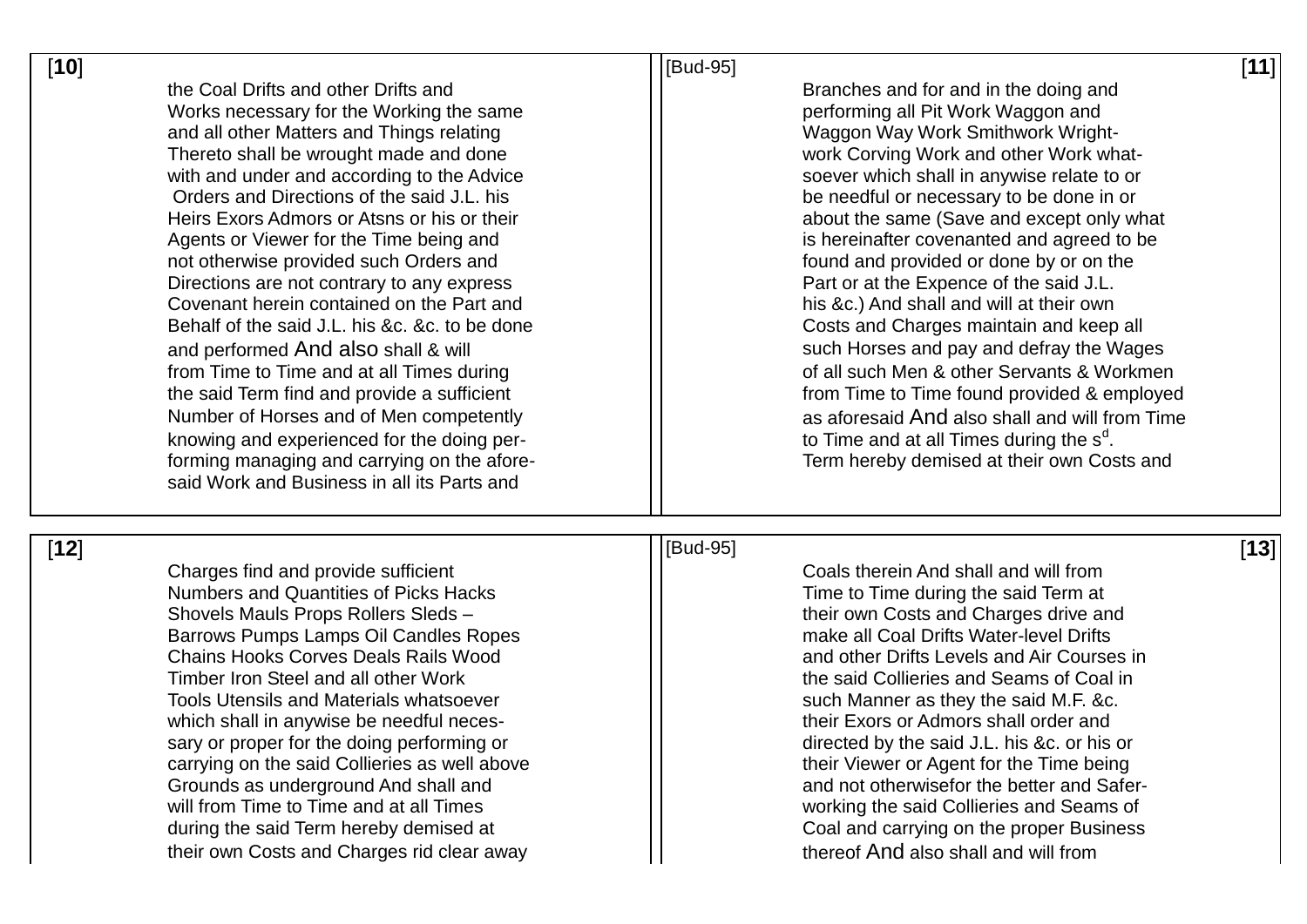|        | and remove all Falls of Earth Stone Slate<br>Rubbish and other obstructive Matter which<br>shall happen in Workings ^ <or> Drifts of the<br/>said Collieries or of any of the Seams of</or>                                                                                                                                                                                                                                                                                                                                                                                                                                                                                                                                                                                                                         |          | Time to Time during the said Term at their<br>own Costs and Charges set over or work<br>through all Dykes Obstructions and Troubles<br>whatsoever which shall or may at any Time                                                                                                                                                                                                                                                                                                                                                                                                                                                                                                                                                                                                                                                                                                 |        |
|--------|---------------------------------------------------------------------------------------------------------------------------------------------------------------------------------------------------------------------------------------------------------------------------------------------------------------------------------------------------------------------------------------------------------------------------------------------------------------------------------------------------------------------------------------------------------------------------------------------------------------------------------------------------------------------------------------------------------------------------------------------------------------------------------------------------------------------|----------|----------------------------------------------------------------------------------------------------------------------------------------------------------------------------------------------------------------------------------------------------------------------------------------------------------------------------------------------------------------------------------------------------------------------------------------------------------------------------------------------------------------------------------------------------------------------------------------------------------------------------------------------------------------------------------------------------------------------------------------------------------------------------------------------------------------------------------------------------------------------------------|--------|
| $[14]$ | during the said Term arise in or happen to<br>the said Collieries (Save and except the<br>great Dyke commonly called Woodstone<br>house Dyke or 18 Fathon Dyke situate<br>lying and being between Burn Moor Colly.<br>and Lumley Colliery which is to be wro <sup>t</sup> .<br>through (if necessary) at the Expence and<br>Charge of the said J.L. & c. And<br>also shall and will from Time to Time du-<br>ring the said Term at their like Costs &<br>Charges pump and draw to Bank all<br>the Water which shall arise in the said<br>Collieries or Seams of Coal when the same is<br>necessary to be pumped or drawn to Bank<br>(Save and except the Water which shall<br>arise or issue from the old Wastes of Lambton<br>Harraton Bourn Moor Lumley, or Murton<br>Collieries which is to be pumped & drawn to | [Bud-95] | Bank at the Expence of the s <sup>d</sup> . J.L. his &c.<br>And at their like Costs and Charges<br>shall and will from Time to Time draw to<br>Bank and lay above Ground separate and<br>apart from the Coals which shall be wrought<br>and laid above Ground as aforesaid All such<br>Earth Stones Rubbish or other obstructive Matter<br>as shall proceed from or be produced by the<br>Working the said Collieries and Seams of Coal<br>which shall be necessary to be drawn to Bank<br>and laid above Ground as aforesaid And shall<br>and will at their own Costs and Charges make<br>all Horseways Barrow Ways Tram Ways and<br>Gin Ways in and about the said Collieries<br>when and where the same shall be necessary and<br>all the said Ways and also All Waggons Waggon<br>Ways Waggon Rails in the Staiths Side Ways<br>and Bye Ways and Branches thereof in anywise | [15]   |
| $[16]$ | belong to the said Collieries And also<br>the Pitmens houses and other Houses and<br>Premises hereby demised and also all Fire<br>Engines and other Erections and Buildings<br>erected and built for the Use of the said<br>Collieries shall and will during all the said<br>Term keep in good Repair and Condition and<br>at the End thereof yield have and deliver<br>up the same respectively to the said J.L.                                                                                                                                                                                                                                                                                                                                                                                                   | [Bud-95] | Time during the then Remainder of the<br>said Term maintain and keep the same in<br>good and sufficient Repair and Condition<br>And in such good and sufficient repair and<br>Condition shall and will yield and diliver-<br>up the same to the said J.L. his &c. &c. at<br>the End of the said Term And also<br>shall and will during all the said Term<br>well and sufficiently timber and uphold                                                                                                                                                                                                                                                                                                                                                                                                                                                                              | $[17]$ |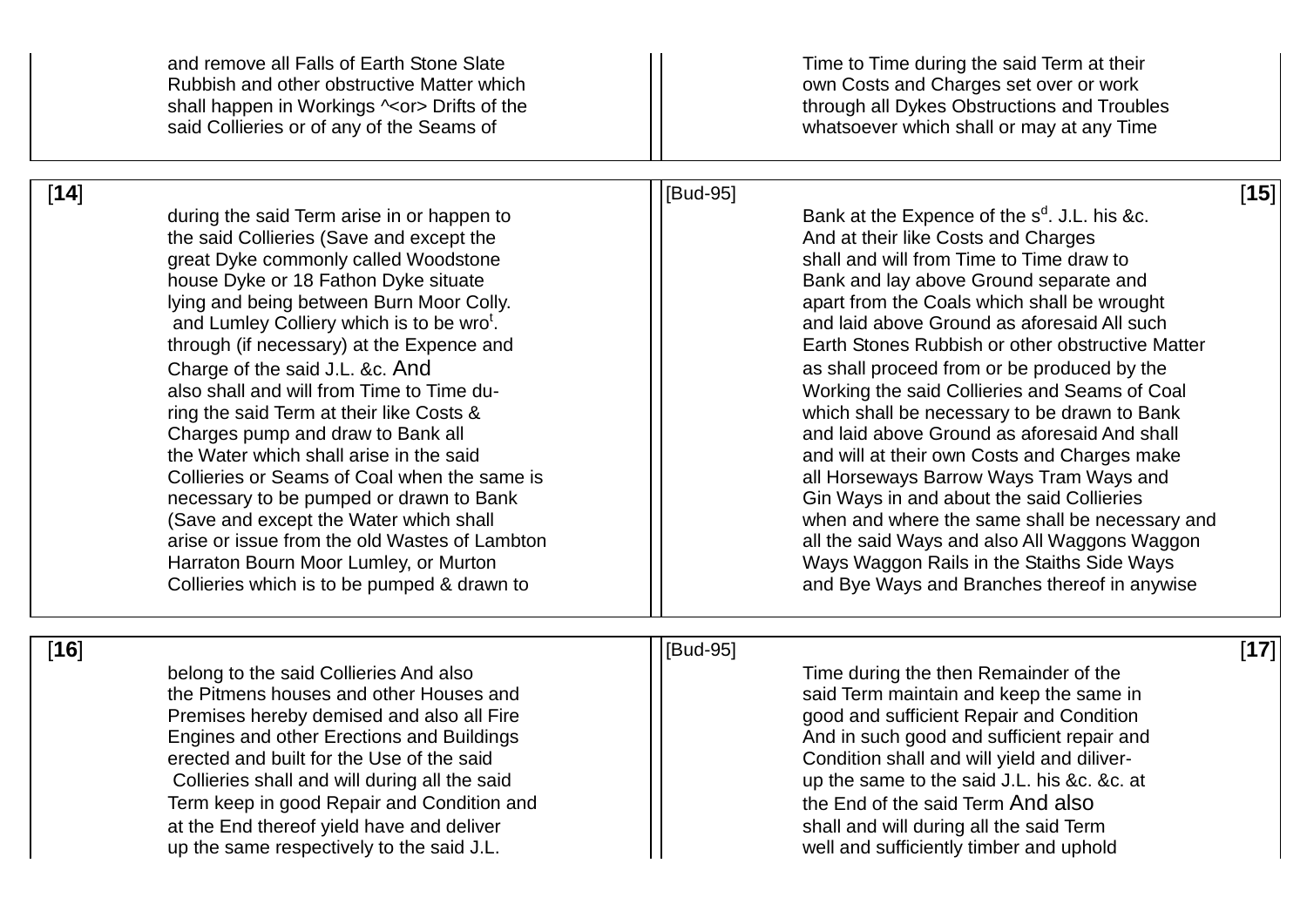his Heirs Exors Admors or Atsns in the like good  $\vert \vert$  with Timber and pay and defray the Charge Repair and Condition And also **and Expence of Timbering all the Pit Shafts** in Case any Fire Engine or Fire Engines **of the said Collieries now opened or during** shall at any Time during the said Term shall at any Time during the said Term to be open and such good be built by the said John Lambton his &c.  $\lvert \cdot \rvert$  State and Condition and fit for Working &c. for the Use of the Benefit of any of the shall and will at the End or other sooner said Collieries in Pursuance of his Covenant Texture and Determination of the said Term yield and hereinafter for that Purpose contained shall and  $\vert$   $\vert$  deliver up the same to the said J.L. his will after the same Fire Engine or Fire- **All Equation 1** and shall and will during the said Engines shall be built from Time to

Term work and send up above Ground gratis Term work and send up above Ground gratis the Use of the Said J.L. his &c. And also all such Coals as shall be concerned by the said  $\vert$   $\vert$  that they the said M.F. &c. &c. their &c. &c. J.L. and W.H.L. Esq. At their respective – shall not and will not by themselves their Drwlling houses at Harraton Lambton and Cocken All Agents or Workmen wilfully or negligently with all such Coals as shall or may be necessary  $\vert \vert$  do or commit any Act whereby or by Reason for their Hothouses and other necessary Purposes whereof the Collieries and Coalmines hereby And shall and will from Time to Time du- **demition of the demised or ant Part or Parcel thereof shall** ring the said Term Keep sufficient Wailers or or may be drawn or overburthened with proper Persons constantly employed at every Mater Music Constantly employed at every Music Constantly employed at every Music Constantly employed at every Music Constantly employed at every Music Constanting Water or Styth Pit Heap so long as any merchantable Coals Fig. Colliery or Coalmines or whereby any Thrust shall remain at Bank screening wailing mass and may happen to the same or any Part therepicking and raking all Stones Slates Thill **Example 20** Thill of And Further that it shall and Band and other Refuse from among the Coals  $\vert \vert$  may be lawful to and for the said J.L. his &c. sent above Ground at cast at each Pit heap and II and his or their Viewer or Viewers from Time to so as to keep such Coals as clean and good as Time during the Continuance of the Term heremay be And also shall and at their **but all contained at his and their Wills and Pleasures** own Costs and Charges separate from the Coals to entity and when any of the Pit or Pits is or are at Work<br>be wrought as aforesaid all the Brasses which to ride and descend by the Ropes and Engir shall be found therein and leave the same for

## [**18**][Bud-95] [**19**]

to ride and descend by the Ropes and Engines used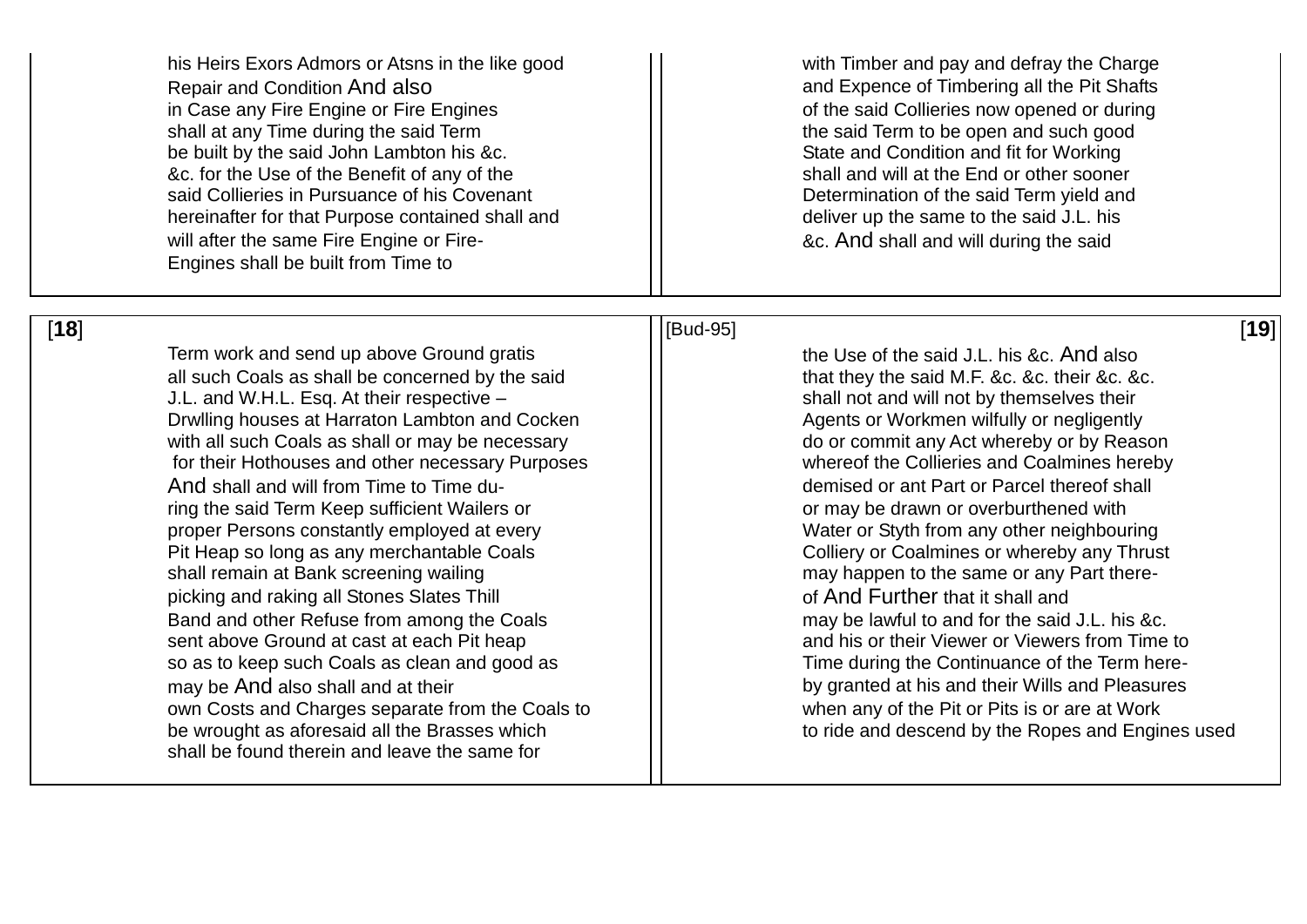| [20] |                                                                                                                                                                                                                                                                                                                                                                                                                                                                                                                                                                                                                                                                                                                                                                                                                                                                                                                                                                | [Bud-95] |                                                                                                                                                                                                                                                                                                                                                                                                                                                                                                                                                                                                                                                                                                                                                                                                                                                                                                                                                              |
|------|----------------------------------------------------------------------------------------------------------------------------------------------------------------------------------------------------------------------------------------------------------------------------------------------------------------------------------------------------------------------------------------------------------------------------------------------------------------------------------------------------------------------------------------------------------------------------------------------------------------------------------------------------------------------------------------------------------------------------------------------------------------------------------------------------------------------------------------------------------------------------------------------------------------------------------------------------------------|----------|--------------------------------------------------------------------------------------------------------------------------------------------------------------------------------------------------------------------------------------------------------------------------------------------------------------------------------------------------------------------------------------------------------------------------------------------------------------------------------------------------------------------------------------------------------------------------------------------------------------------------------------------------------------------------------------------------------------------------------------------------------------------------------------------------------------------------------------------------------------------------------------------------------------------------------------------------------------|
|      | by the $s^d$ . M.F. &c. &c. into all or any of<br>the said Pit or Pits of or belonging to the<br>said Collieries and Coalmines and to view<br>and inspect the Workings of the same thereby<br>the betterto be informed of the due and re-<br>gular Course of Workings thereof And to line<br>measure and use such other Methods as he or<br>they shall think fit to discover the same &<br>by the same Ways and Means asign to ascend<br>and come up at the Pits or Shafts when and<br>as they shall think fit and convenient -<br>And also that they the said M.F. &c.<br>their &c. shall and will at the End or Expi-<br>ration of the said Term give yield and deliver<br>up to the said J.L. &c. the quiet and peace-<br>able Possession of the said demised Houses<br>Collieries Fire Engines and Premises with all<br>the Pits which during the Continuance of<br>this Demise shall have been put into good<br>working Condition by the said M.F. &c.&c. |          | Their &c. walled and well timbered and open<br>And all Water Courses of and belonging to<br>the said Collieries free open and upstanding as<br>far as the Nature of the Collierioes will admit<br>of And also shall and will once in every -<br>Fortnight or fourteen Days (to wit) on Wednesday<br>in every second Week during the said Term justly<br>and truly present and deliver to the principal<br>or proper Agent for the Time being of the said<br>J.L his &c. a several and separate true just<br>particular and regular Presentment or Account in<br>Writing of the respective Quantities of good clean<br>merchantable Coals that shall be really and<br>truly wrought and laid above Ground at each<br>and every of the Pits of the said Collieries &<br>Seams of Coal during each respective preceding<br>Fortnight or from the Time of each Presentment<br>or Account to the other And in every such<br>Presentment or Account shall and will |
|      |                                                                                                                                                                                                                                                                                                                                                                                                                                                                                                                                                                                                                                                                                                                                                                                                                                                                                                                                                                |          |                                                                                                                                                                                                                                                                                                                                                                                                                                                                                                                                                                                                                                                                                                                                                                                                                                                                                                                                                              |

[**22**

][Bud specify and distinguish the true respective Quan tities of such Coals which shall be wrought **Expence of Keeping and maintaining the** and laid above Ground as aforesaid from the superannuated Poor of Lambton aforesaid and said collieries and Pits by the Number of **College 1 and 2** other than and except Rents payable to Scores and Corves the same shall from Time  $\vert \vert$  the said Earl of Scarbrough his Heirs or Assns to Time really and truly consist of ac cording to the Size of the Corves every Corf to **Rent payable to Christopher Fawcett of** consist of or contain two Bolls and an half  $\vert \vert$  Newcastle upon Tyne Esq. His Exors for the or thirty six Gallons Winchester Measure to said Collieries at Bourn Moor) And each Boll And so in Proportion for a larger the said J.L. in Consideration of the Covenants or smaller Corf And also shall and will from Time to Time and at all Times during and the Contained on the Part and Behalf of the the Continuance of the said Term hereby demised  $\vert \vert$  said M.F. their &c. to be done & performed

## [Bud-95]

on Account thereof (other than and except the for the said Collieries at Lumley And the and Agreements hereinbefore and hereinafter [**21** ]

[**23** ]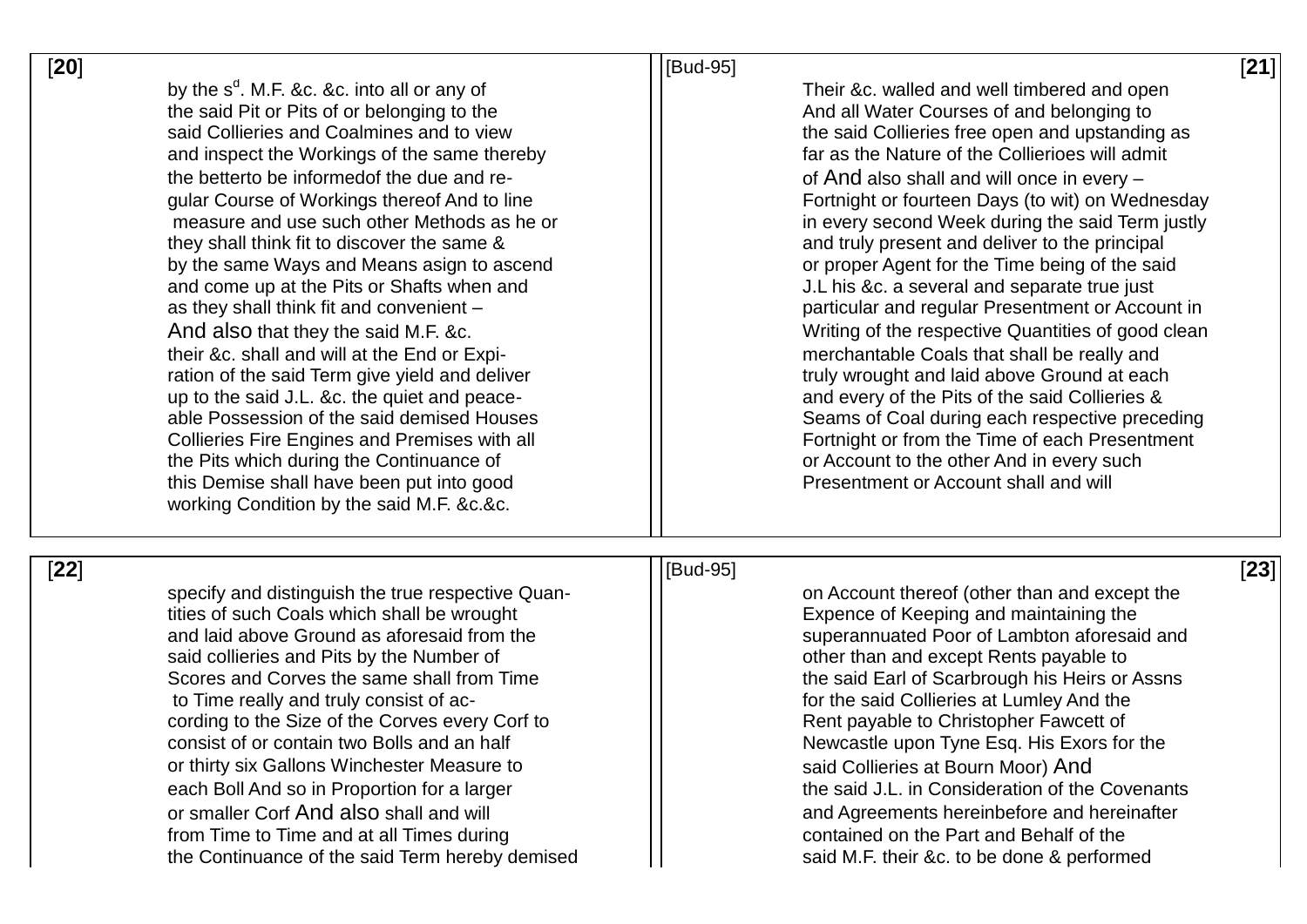|        | at their own Costs and Charges well and truly<br>pay bear and discharge all Taxes Cesses Charges<br>Impositions and Outgoings whatsoever now charged<br>or hereafter to be charged upon the said Coalmines<br>Collieries and Premises hereby or intended to be<br>hereby demised and payable or to become payable                                                                                                                                                                                                                                                                                                                                                                                                                                                                                                                                                                                                                                                                                                              |          | doth for himself his Heirs &c. covenant<br>promise and agree to and with the said<br>M.F. &c. their Exors &c. by these Presents in<br>Manner following, that is to say, that he<br>the said J.L. his Heirs &c. shall and will<br>well and truly pay or cause to be paid                                                                                                                                                                                                                                                                                                                                                                                                                                                                                                                                                                                                           |        |
|--------|--------------------------------------------------------------------------------------------------------------------------------------------------------------------------------------------------------------------------------------------------------------------------------------------------------------------------------------------------------------------------------------------------------------------------------------------------------------------------------------------------------------------------------------------------------------------------------------------------------------------------------------------------------------------------------------------------------------------------------------------------------------------------------------------------------------------------------------------------------------------------------------------------------------------------------------------------------------------------------------------------------------------------------|----------|-----------------------------------------------------------------------------------------------------------------------------------------------------------------------------------------------------------------------------------------------------------------------------------------------------------------------------------------------------------------------------------------------------------------------------------------------------------------------------------------------------------------------------------------------------------------------------------------------------------------------------------------------------------------------------------------------------------------------------------------------------------------------------------------------------------------------------------------------------------------------------------|--------|
| $[24]$ | unto the said M.F. &c. the Sum of<br>7 <sup>s</sup> 8 <sup>d</sup> . of lawful Money of Great Britain<br>for every Chaldron of Coals (accounting)<br>each Chaldron to contain 24 Bolls and each<br>Boll 36 Gallons Winchester Measure) which<br>shall be wrought and gotten forth and out<br>of and sold from any of the said Collieries<br>and Coal-mines at Harraton aforesaid the<br>Sum of $8^{\circ}$ $8^{\circ}$ . of like lawful Money for every<br>Chaldron of Coals (such Measure as aforesaid)<br>which shall be wrought and gotten forth &<br>out of and Sold from the said Collieries &<br>Coalmines at Lambton aforesaid The Sum<br>of 7 <sup>s</sup> 6 <sup>d</sup> . of like lawful Money for every Chal-<br>dron of Coals (such Measure aforesaid)<br>which shall be wrought and gotten forth and<br>out of and sold from the said Collieries and<br>Coalmines at barn Moor aforesaid And the<br>Sum of $7^{\circ}$ 6 <sup>d</sup> . for every Chaldron of Coals<br>(such Measure as aforesaid) which shall be | [Bud-95] | won wrought and gotten forth and out of<br>and sold from the said Collieries and Coalmines<br>at Lumley aforesaid And also shall and<br>will pay and discharge all Rents due or<br>hereafter to become due to the said Earl of<br>Scarbrough his Heirs &c. and to the said<br>Chr. Fawcett his Exors &c. for or as Lessors<br>of the said Collieries and Coalmines of<br>Lumley and Bourn Moor aforesaid and of<br>and from the Payment thereof shall and<br>will from Time to Time and at all Times<br>hereafter keep indemnified the said M.F.<br>&c. and their respective Heirs Exors and Admors<br>And also shall and will be at the Expence<br>and Charge of making all Cuts and erecting<br>and upholding all batteries necessary to be<br>made and erected for the Use of the said -<br>Collieries and Coalmines And shall and<br>will pay and defray the Expence & Charge | [25]   |
| $[26]$ | of building any Fire Engine or Fire Engines<br>for drawing of Water forth and out of the<br>said Collieries and Coalmines that shall be<br>thought necessary to be built by two Viewers<br>One to be nominated by the said J.L. his &c.                                                                                                                                                                                                                                                                                                                                                                                                                                                                                                                                                                                                                                                                                                                                                                                        | [Bud-95] | Lambton Bourn Moor Murton & Lumley<br>Collieries or any of them and in Consequence<br>thereof arising in the Collieries hereby granted<br>than there is at present in the same Collieries<br>Then and in such Case that he the said                                                                                                                                                                                                                                                                                                                                                                                                                                                                                                                                                                                                                                               | $[27]$ |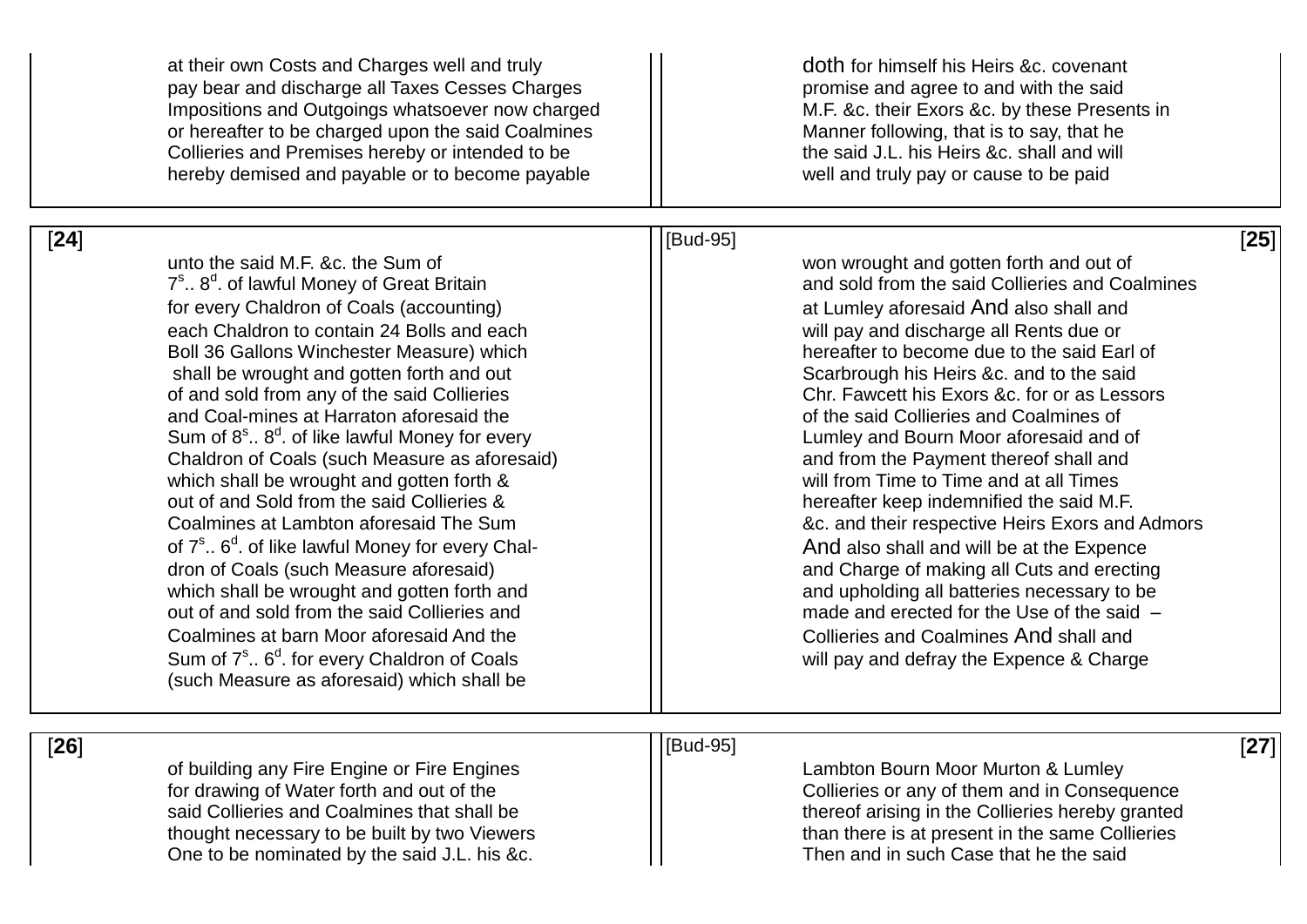&c. And also shall and will at his & their their their their their like Expence and Charge pump & Expence maintain and keep all the super annuated Pitmen at Lambton aforesaid and And it is hereby covenanted declared and And also that he the said J.L. his Heirs  $\&c.$   $\qquad$   $\qquad$   $\qquad$  agreed by and between the said J.L. and the shall and will (if Necessary) at his and said M.F. &c. for themselves and their their own Expence and charge work thro' and the respective Heirs Exors and Admors that the the said great Dyke commonly called Wood Stone house Dyke or 18 Fathoms Dyke And also in Case at any Time during said M.F. &c. &c. for Working the said Coals the said Term hereby granted the Collieries and  $\vert \vert$  and carrying on the Business of the Coalmines hereby demised shall be obstructed in the Working by a greater Quantity of Water  $\vert \vert$  tioned and Specified shall be paid at the issuing from the old Wastes of Harraton –

[**28**

Days and Times and in Manner following, and Delivery to be at the Expence and Charge that is to say The Sum of Fifteen Shillings P.  $\vert \vert$  of the said J.L. his &c.) be paid for according Score for every Score of Coals, each Score to **the Cuantities the same shall make out** contain 21 Corves and each Corf 20 Pecks by Waggon Measure Such Waggon Measure to which shall be wrought and gotten forth & be ascertained by the Book or Books of the out of the said several Collieries and Coal mines at Harraton Lambton Bourn Moor said Staith or Staiths and not according to and Lumley aforesaid and laid on Bank the Quantities specified from the Corf Measure to be paid every 14 Days to the said M.F. **in the said in such Bills of Presentment after the said** &c. their &c. such Sums to be ascertained by the Overmens' Books or Bills of Presentment (first deducting the Sums the said M.F. &c. And that all and every the Coals which shall  $\vert$   $\vert$  their &c. may have received by the Payment of be presented and paid for once in every 14 Days in Manner above mentioned as being wrought every 14 Days as herein before mentioned) at and laid above Ground at the several Pits of  $\vert \vert$  wo Days or Times in the Years, that is to say, the said several Collieries shall afterwards  $\vert\,\vert$  on the 30<sup>th</sup>. Day of June and 31<sup>st</sup>. Day of when such Coals shall be led away by the  $\vert \vert$  December in every Year the first of the said Waggons and delivered at the Staith or Staiths  $||$  Payments to be made on the 30<sup>th</sup>. Day of June belonging to the said J.L. at Ship Haugh Wylam haugh and Harraton (such Leading

and the other by the said M.F. &c. their  $\vert \vert$  J.L. his &c. shall and will at his and draw to Bank all such surplus Water - said several Sums of  $7^{\rm s}$ ..  $8^{\rm d}$ .;  $8^{\rm s}$ ..  $6^{\rm d}$ .;  $7^{\rm s}$ ..  $6^{\rm d}$ . &  $7^{\rm s}$ ..  $6^{\rm d}$ ., – per Chaldron covenanted to be paid to the Said Collieries herein before particularly men-

][Bud [Bud-95]

[**29** ] Staithman or Staithmen employed at the  $7^{\rm s}$  /  $8^{\rm d}$  ;  $8^{\rm s}$  / $6^{\rm d}$  ;  $7^{\rm s}$  /  $6^{\rm d}$  . &  $7^{\rm s}$  / $6^{\rm d}$  . <sup>s</sup>. per Score at the End of – next ensuing the Day of the Date of these Presents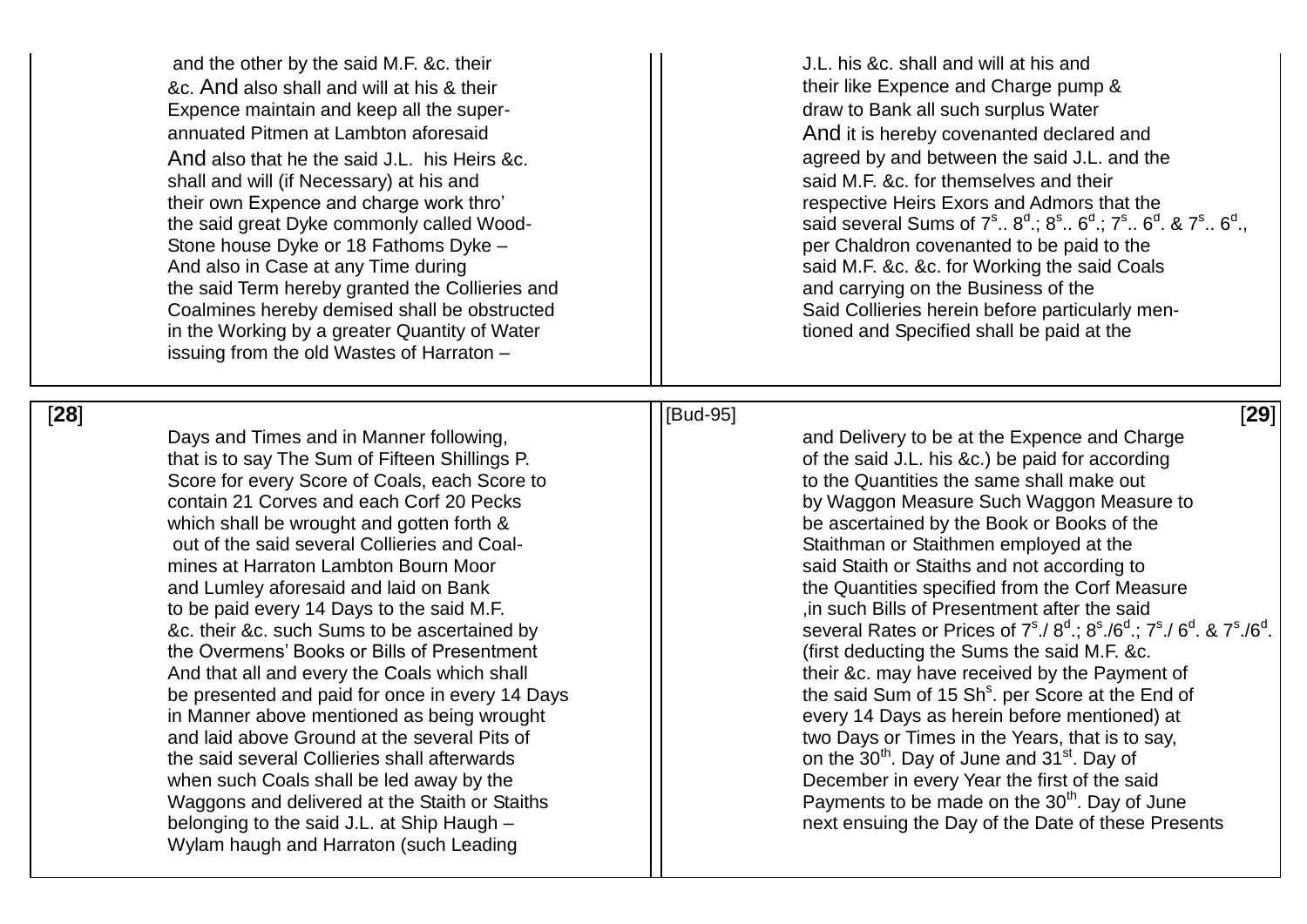| $[30]$ |                                                                                                                                                                                                                                                                                                                                                                                                                                                                                                                                                                                                                                                                                                                                                                                                                                                                             | [Bud-95]                                                                                                                                                                                                                                                                                                                                                                                                                                                                                                                                                                                                                                                                                                                                                                                                                                                            | [31]   |
|--------|-----------------------------------------------------------------------------------------------------------------------------------------------------------------------------------------------------------------------------------------------------------------------------------------------------------------------------------------------------------------------------------------------------------------------------------------------------------------------------------------------------------------------------------------------------------------------------------------------------------------------------------------------------------------------------------------------------------------------------------------------------------------------------------------------------------------------------------------------------------------------------|---------------------------------------------------------------------------------------------------------------------------------------------------------------------------------------------------------------------------------------------------------------------------------------------------------------------------------------------------------------------------------------------------------------------------------------------------------------------------------------------------------------------------------------------------------------------------------------------------------------------------------------------------------------------------------------------------------------------------------------------------------------------------------------------------------------------------------------------------------------------|--------|
|        | And whereas the said M.F. &c.<br>did some Time in the Year 1784 agree<br>with the said John Lambton for a Lease for<br>the Term of 7 Years to commence the 31 <sup>st.</sup><br>Day of December in the same Year of<br>the several Premises now hereinbefore<br>agreed to be demised to them for the Term<br>of 7 Years Under which Agreement no<br>Lease having ever been entered into the said<br>M.F. &c. held the said several Premises &<br>wrought and carried on the said several Colls.<br>for and during the said Term of 7 Years (that<br>is to say) until the 31 <sup>st</sup> . Day of December<br>1791 And whereas at the Time of<br>the Treaty for the said Lease was (among<br>other Things agreed upon) mutually agreed<br>upon between the said J.L. and said<br>M.F. &c. that they the said M.F. &c. should<br>take at a Valuation to be made by Skillful | and indifferent Persons one to be nomina-<br>ted by the said J.L. and the other by the<br>said M.F. &c. All the live Stocks and all<br>the Stock of Corn and Hay in the Granaries<br>Lofts and Stack Garths And also all other<br>the Dead Stock of and belonging to the said<br>Collieries and Coalmines And it was further<br>agreed between the said Parties that at the<br>Expiration of the Term thereby agreed for<br>He the said J.L. should take at a like Va-<br>luation All the live Stock and all the Stock<br>of Corn and Hay which should then be in<br>the Granaries Lofts and Stack Garths and all<br>other the dead Stock of and belonging to the<br>said Collieries And in Case such live and dead<br>Stock should upon such valuation at the End<br>of the said Term amount to more than the<br>Value of the live and dead Stock then to be taken |        |
| $[32]$ | by the said M.F. &c. then the said J.L.<br>did agree that he would within the Space<br>of six Weeks next after such Valuation being<br>made pay unto the said M.F. &c. their &c.<br>so much Money as the said live and dead<br>Stock should according to the Valuation to be<br>made at the End of the said Term exceed the<br>Amount of the Valuation then to be made<br>But in Case such live and dead Stock<br>should upon such Valuation at the End of<br>the said Term amount to less than the A-<br>mount of the then Valuation Then the said                                                                                                                                                                                                                                                                                                                         | [Bud-95]<br>Agreements the said live Stock and all<br>the said Stock of Corn and Hay the in<br>the Granaries Lofts and Stack Yards and<br>also all other the Dead Stock of and belong-<br>ing to the said Collieries and Coalmines<br>was immediately after the abovementioned<br>Agreement valued and appraised in the<br>Manner abovementioned to be agreed on to<br>the Sum of £9907  14 <sup>s</sup> 9 <sup>d</sup> . Which Valua-<br>tion all the Parties to these Presents do<br>hereby acquiese in and acknowledge and<br>allow the same to be a fair and just one                                                                                                                                                                                                                                                                                           | $[33]$ |

mount of the then Valuation Then the said **allow the same to be a fair and just one** and just one M.F. &c. did agree with the said J.L. that And Whereas the said Term of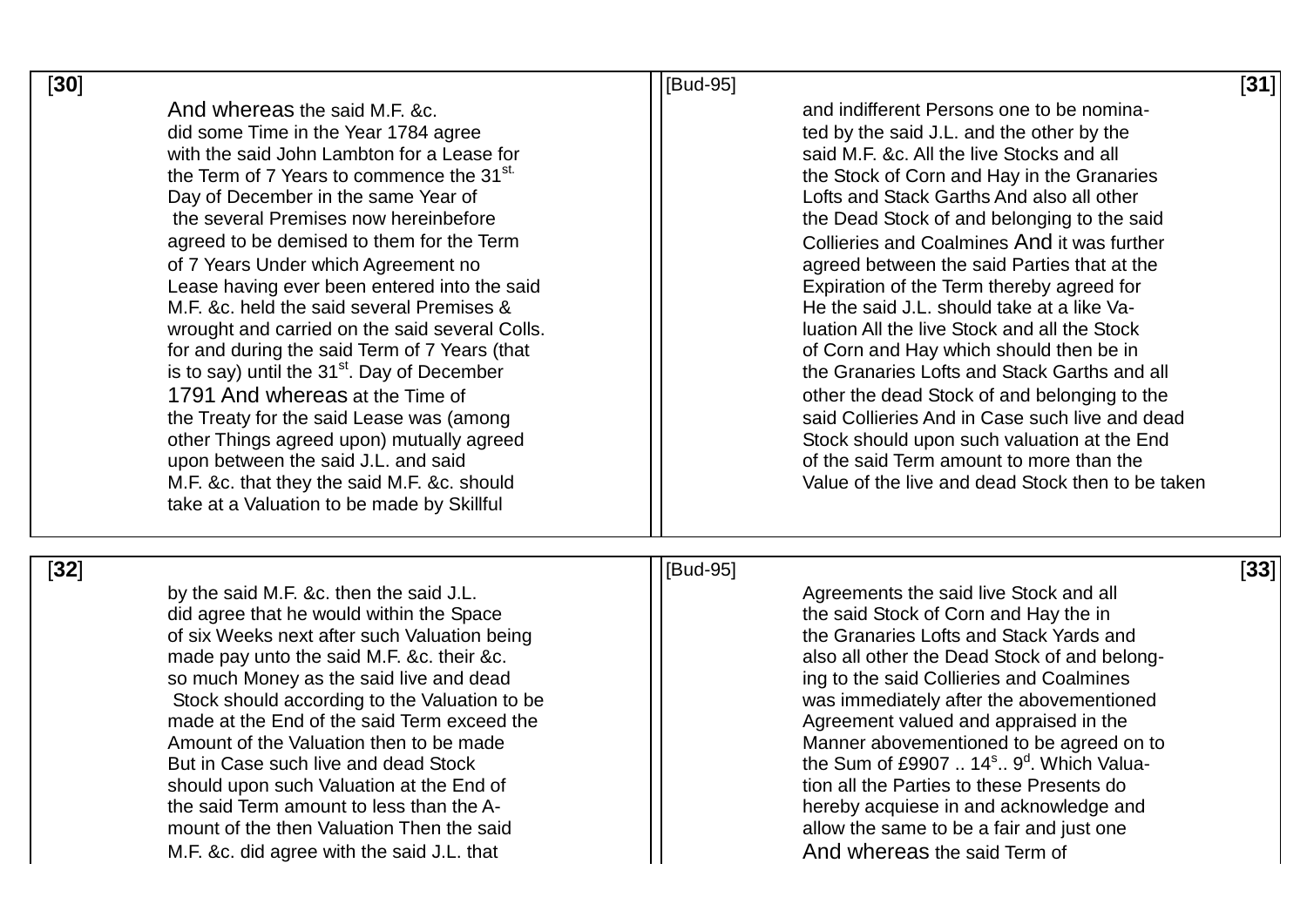|        | they would pay him so much Money as the<br>said live and dead Stock should according to<br>such Valuation at the End of the said Term<br>fall short of or be less than the Amount of<br>the then Valuation thereof And whereas<br>in Pursuance and part Performance of the said                                                                                                                                                                                                                                                                                                                                                                                                                                                                                                                                                                                                               |          | 7 Years having expired on the 31 <sup>st</sup> . Day<br>of December 1791 all the live and<br>dead Stock then belonging to and $\sim$ or > used in &c.<br>about the said Collieries and Coalmines ought<br>then according to the abovementioned Agreement                                                                                                                                                                                                                                                                                                                                                                                                                                                                                                                                                                                                                                                                                                              |        |
|--------|-----------------------------------------------------------------------------------------------------------------------------------------------------------------------------------------------------------------------------------------------------------------------------------------------------------------------------------------------------------------------------------------------------------------------------------------------------------------------------------------------------------------------------------------------------------------------------------------------------------------------------------------------------------------------------------------------------------------------------------------------------------------------------------------------------------------------------------------------------------------------------------------------|----------|-----------------------------------------------------------------------------------------------------------------------------------------------------------------------------------------------------------------------------------------------------------------------------------------------------------------------------------------------------------------------------------------------------------------------------------------------------------------------------------------------------------------------------------------------------------------------------------------------------------------------------------------------------------------------------------------------------------------------------------------------------------------------------------------------------------------------------------------------------------------------------------------------------------------------------------------------------------------------|--------|
| [34]   | to have been revalued but the said M.F.<br>having agreed with the said J.L. to con-<br>tinue the said several Collieries & Coalmines<br>for another Year, that is to say, till the 31 <sup>st</sup> .<br>Day of December 1792 such ~Re> Valuation<br>was intended to have been postponed till<br>that Time only but the said M.F. &c.<br>having now agreed with the said J.L.<br>for a Lease of the same Collieries & Coalmines<br>and Premises for a further Term of 7<br>Years as hereinbefore appears They the s <sup>a</sup> .<br>J.L. and M.F. &c.: did shortly previous to<br>the Execution of this Lease in Order to save<br>the Trouble and Expence attending a Revaluation<br>of such Stock as had been added by the said J.L.<br>to the former Stock, that is to say, to the Stock<br>abovementioned to be valued at the Sum of<br>£9907 $14^s$ . $9^d$ since the same was valued – | [Bud-95] | should now be valued And that the Revalu-<br>ation of the said Stock so mentioned to be<br>valued at the Sum of £9907  14 <sup>s</sup> 9 <sup>d</sup> . should<br>be postponed till the Expiration of the new<br>Lease hereby agreed to be granted And<br>whereas the said new Stock has accord-<br>ingly been valued by two different Persons<br>one chosen by the said J.L. and the other by<br>the said M.F. &c. to the Sum of £1810<br>14 <sup>s</sup> 8 <sup>1/4</sup> which Sum of £1810  14 <sup>s</sup> 8 <sup>1/4</sup> being<br>added to the said Sum of £9907  14 <sup>s</sup> 9 <sup>d</sup> . makes<br>the Sum £11718  9 <sup>s</sup> 5¼ <sup>d</sup> . Now for<br>carrying the said Agreement Execution<br>It is hereby mutually covenanted declared<br>and agreed by and between the said Parties<br>to these Presents for themselves and their re-<br>spective Heirs, &c. that at the Expiration of the<br>said new Term of 7 Years hereby granted or | [35]   |
| $[36]$ | intended so to be All the live Stock and<br>all the Stock of Corn Grain and Hay then<br>in the Granaries Lofts and Stock Garths &<br>all the Machine Engines and all other the<br>dead Stock whatsoever then used in and<br>about or of or belonging to the said Collieries<br>and Coal Mines shall be valued by two                                                                                                                                                                                                                                                                                                                                                                                                                                                                                                                                                                          | [Bud-95] | £11718 $9^{\circ}$ $5\frac{1}{4}^{\circ}$ then and in such Case<br>the said J.L. doth hereby for himself his<br>&c. covenant promise and agree to and<br>with the said M.F. &c. their &c. that he<br>the said J.L. his &c. shall and will within<br>28 Days after the delivering in such Va-<br>luation as aforesaid pay unto the said                                                                                                                                                                                                                                                                                                                                                                                                                                                                                                                                                                                                                                | $[37]$ |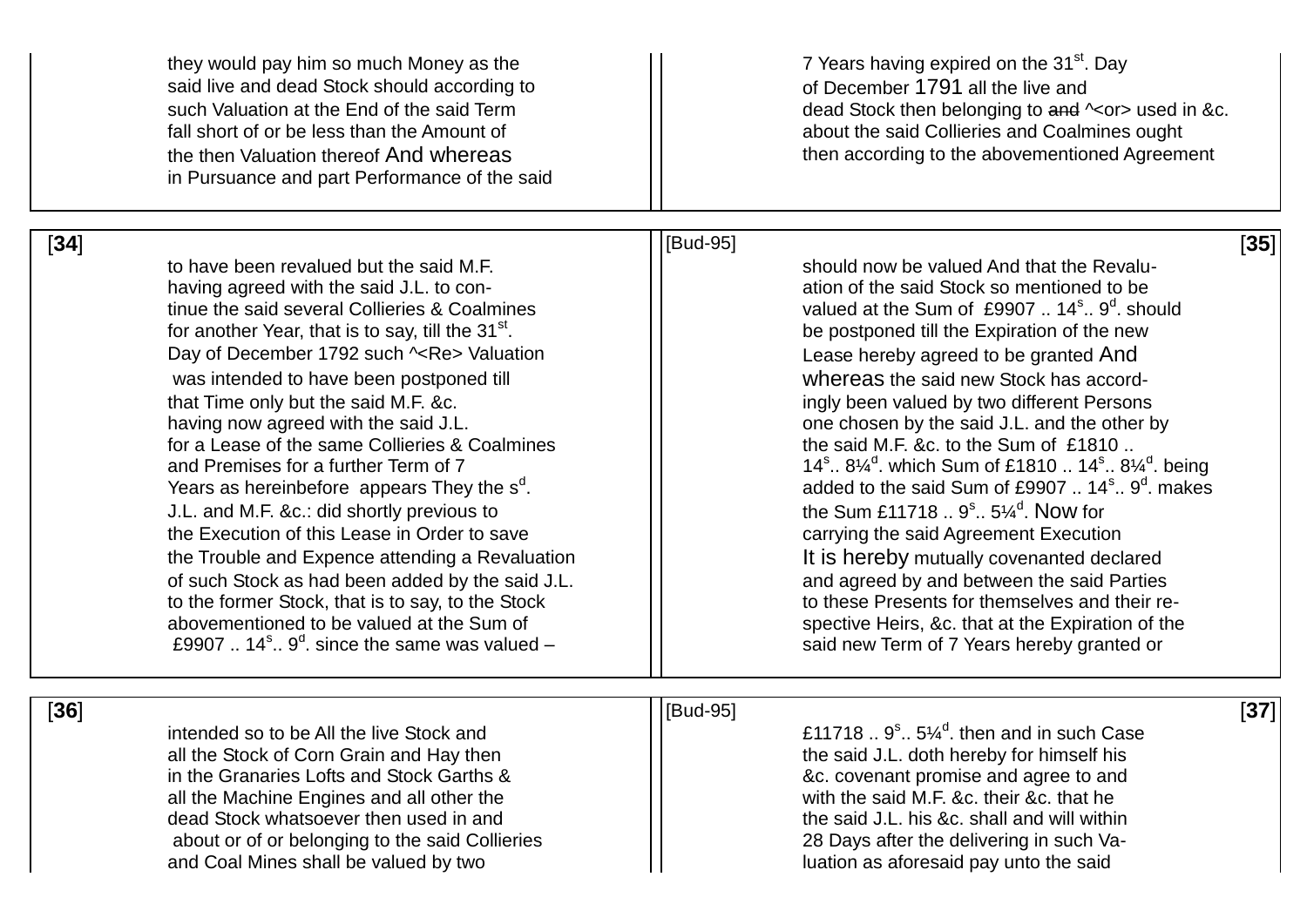indifferent Persons One to be chosen by  $||$  M.F. &c. their &c. such Sum of Money said J.L. his &c. and the other by the said  $\vert \vert$  as the said live and dead Stock shall upon M.F. &c. their &c. Which two indifferent such such Valuation be found to exceed the said Persons shall within 2 Months next after the Expiration of the said new Term of Term of Christian Control and Valuation the Value of the said live and<br>The Vears hereby granted or intended so to the said Christian Christian Christian Christian Christian Christia 7 Years hereby granted or intended so to be deliver in their Valuation in Writing under their hands to the said J.L. his &c. Case the said M.F. &c. do hereby for respective Places of abode And if upon such and agree to and with the said J.L. his Valuation the said live and dead Stock shall be found to exceed the said Sum of

 $1.5\%$ <sup>d</sup>. but if upon such  $1.5\%$ <sup>d</sup>. then and in that and to the said M.F. &c. their &c. at their their the said M.F. &c. their &c. covenant promise

[**38**][Bud-95] [**39**] or the one of them their or the one of their **for the Use and Benefit of any of the said** less than the said Sum of **£11718 ..** the said M.F. &c their Exors or Admors **9 s .. 5¼<sup>d</sup>** by and between the said Parties to these be so valued shall be added to the said Presents for themselves and for Their respective Heirs Exors Admors and Atsns that in Case the said J.L. his Heirs &c. **but all the Sum from which to reckon or** be the Sum from which to reckon or shall in Pursuance of his the said J.L.'s account the Increase or Decrease in Covenant herein before for that Purpose Value of the said Stock at the End of contained at any Time during the said

Exors &c. that they the said M.F. &c. The Superinten Controll of Term erect any Fire Engine or Fire Engines Exors or Admors shall and will within **Exort Collies** Collieries The same Fire Engines or Fire Engines 28 Days next after the Delivering on of shall be considered as new Stock added by such Valuation pay unto the said J.L. **the said John Lambton and shall accordingly** his &c. Such Sum of Money as the immediately after such Erection be valued Value of the said live and dead Stock by two indifferent Persons one to be chosen<br>shall be found to fall short of or be chosen by the said J.L. his &c. and the other by And the Sum at which the same shall  $.5\%$ <sup>d</sup>. which Sum of  $\ldots$  5 $\frac{1}{4}$ <sup>d</sup>. with such Addition shall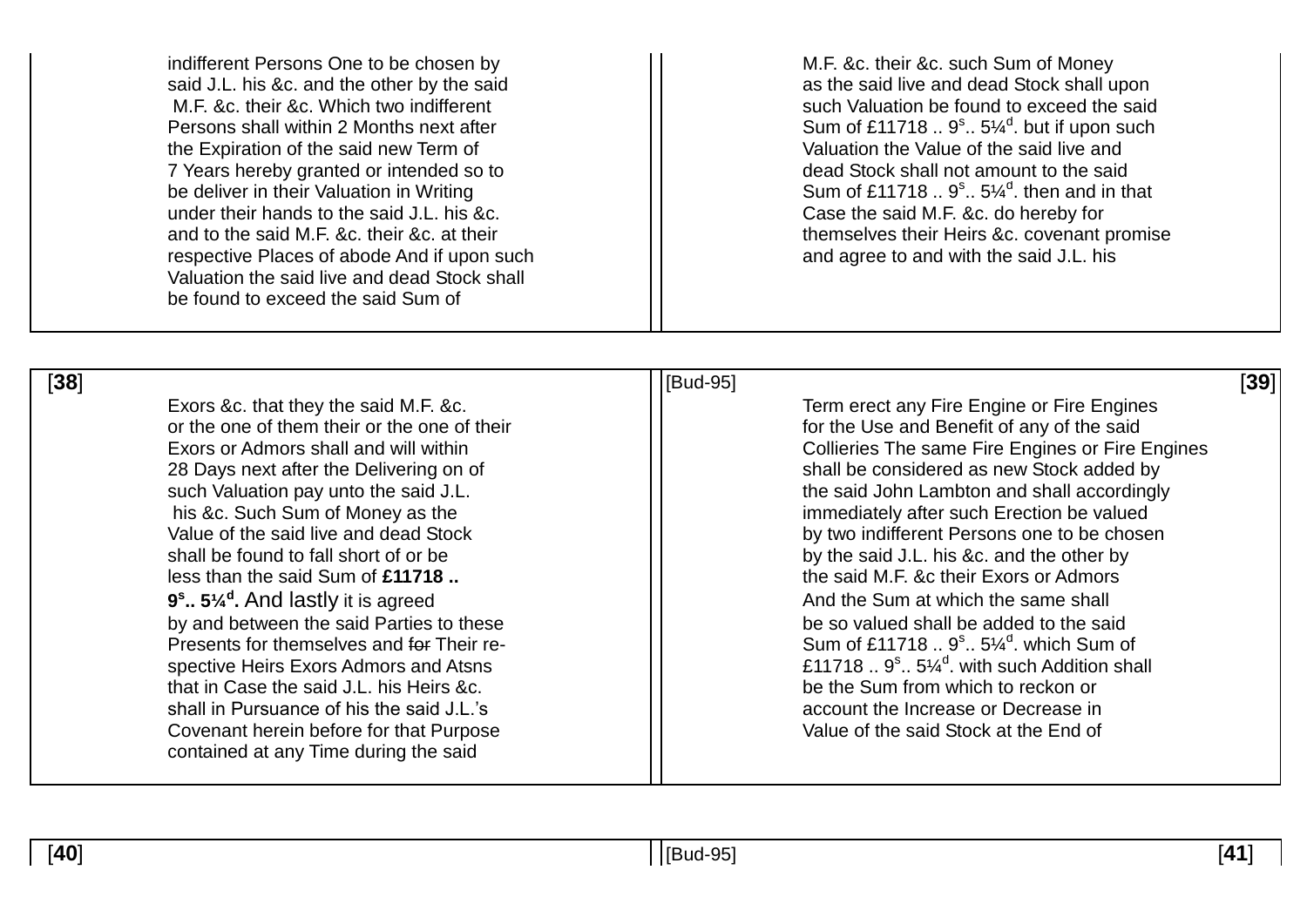the said Term according to the Agreement last hereinbefore contained In Witness whereof the said Parties to these Presents have hereunto set their Hands & Seals the Day and Year first above written

The above engrossed but not executed.

|                   | <b>Flatts Colliery.</b>                          |                             |                                                                                                                   |  |
|-------------------|--------------------------------------------------|-----------------------------|-------------------------------------------------------------------------------------------------------------------|--|
|                   | 1790.                                            | 1795.                       | 1799 to $Octr$ .                                                                                                  |  |
| Oats $- - - - -$  | 8£. P. Last.                                     | 12, 13, 14 £.               | 10,12,14,16,18,&                                                                                                  |  |
|                   |                                                  | Per Last                    | 20£. and even so high                                                                                             |  |
|                   |                                                  |                             | As 22 and 24 £. per                                                                                               |  |
|                   |                                                  |                             | Last; and more to the                                                                                             |  |
|                   | $10^d$ , P. Foot.                                | $17d$ . P. Foot.            | End of the Year.<br>$18d$ . And $19d$ . P. Foot.                                                                  |  |
| Norway Timber     | $38^{\rm s}$ ./ $0^{\rm d}$ . P. Cw:             | 50,52,&54°.P.Cw 63°. P. Cw. |                                                                                                                   |  |
| $Ropes - - - - -$ | $4\frac{3}{4}$ <sup>d</sup> . & 5 <sup>d</sup> . |                             |                                                                                                                   |  |
| Beech Rails - -   | $P Y^d$                                          |                             | 5 <sup>1/2</sup> & 5 <sup>3/4</sup> . P.Y <sup>d</sup> . 6 <sup>1/2</sup> and 7 <sup>d</sup> . Per Yard           |  |
| Candles $- - -$   | $6s$ ./ $8d$ . P. Doz.                           |                             | $8^{\rm s}$ ./4 <sup>d</sup> , P. Doz. $8^{\rm s}$ ./6 <sup>d</sup> , & 9 <sup>s</sup> ./0 <sup>d</sup> , P. Doz. |  |
|                   |                                                  |                             | Referred to on the                                                                                                |  |
|                   |                                                  |                             | Other Side! -------                                                                                               |  |
|                   |                                                  |                             |                                                                                                                   |  |
|                   |                                                  |                             |                                                                                                                   |  |

| Differences in the Price of Colliery Materials in 1790 compared with<br>1795 and 1799. | [Bud-95] $[42]$                                                                          |                                                                           |
|----------------------------------------------------------------------------------------|------------------------------------------------------------------------------------------|---------------------------------------------------------------------------|
|                                                                                        | 1795 compared with                                                                       | 1799 compared with                                                        |
| Colliery materials.                                                                    | $1790 -$ against the former                                                              | 1790 $-$ against the former                                               |
| Ropes ----- about 17 Cw <sup>t</sup> . consumed                                        | $\left[$ at 15 <sup>s</sup> ./0 <sup>d</sup> . P. increase $\left[$ 12 0 0<br>of Price J | at $25^{\circ}$ ./0 <sup>d</sup> .P.Cw. 21. 5.0<br>increase $d^{\circ}$ . |
| Oats ----- 50 Lasts ------- d <sup>o</sup> . -------                                   | 25000<br>at 5 $\pounds$ . P. $d^{\circ}$ . $d^{\circ}$ .                                 | at $8 \text{ } \pounds$ . P. d $^{\circ}$ .<br>400 00                     |
| Timber - say 2000 Feet -- $d^{\circ}$ . -------                                        | $\vert$ at 7 <sup>d</sup> . P. d <sup>o</sup> . d <sup>o</sup> .<br>5868                 | $\det 8^d$ . P. d <sup>o</sup> . 63134                                    |
| Beech Rails $-7000$ yards $- d^{\circ}$ . $- -$                                        | $\text{lat } \frac{1}{2}$ . P. $Y^d$ . d <sup>o</sup> . 14 1 8                           | $\text{lat } 1\frac{1}{4}^d$ . P. d <sup>o</sup> . 36. 9.8                |
| Candles --- 250 Doz: tbs -- d <sup>o</sup> . -----                                     | $\int$ at 1 <sup>s</sup> ./8 <sup>d</sup> . P.Doz.d <sup>o</sup> 20 1 8                  | $\int \text{at } 2^s / 4^d$ . P.d <sup>o</sup> . 29. 3. 4                 |
| Deals, Barrow Way Board, Pinewood,                                                     | Props, &c. - - - - - - - - - 20.16.0                                                     | $------2500$                                                              |
| Smithwork, Horsekeeping, Nails, &c.                                                    | - - - - - - - - - - - - - - - - 20 0 0                                                   | $------24.0.0$                                                            |
| Sadlers Goods, Cartwrights Work, &c.                                                   | 8c. - - - - - - - - - - - - - <u>- 20 0 0</u>                                            | .<br><u>- - 24 0 0</u>                                                    |
|                                                                                        | £415 $5.0$                                                                               | £626.11.4                                                                 |
| Scores                                                                                 | £                                                                                        | £<br>s. d.                                                                |
| Hewing 6 <sup>d</sup> . P.Score on 9428 or<br>16500 Cha <sup>s</sup> . The Basis - - - | 235140 - - - - - - - - - - - - - - - - -                                                 | at 7½ <sup>d</sup> . P. 294126                                            |

 $\sim$   $\sim$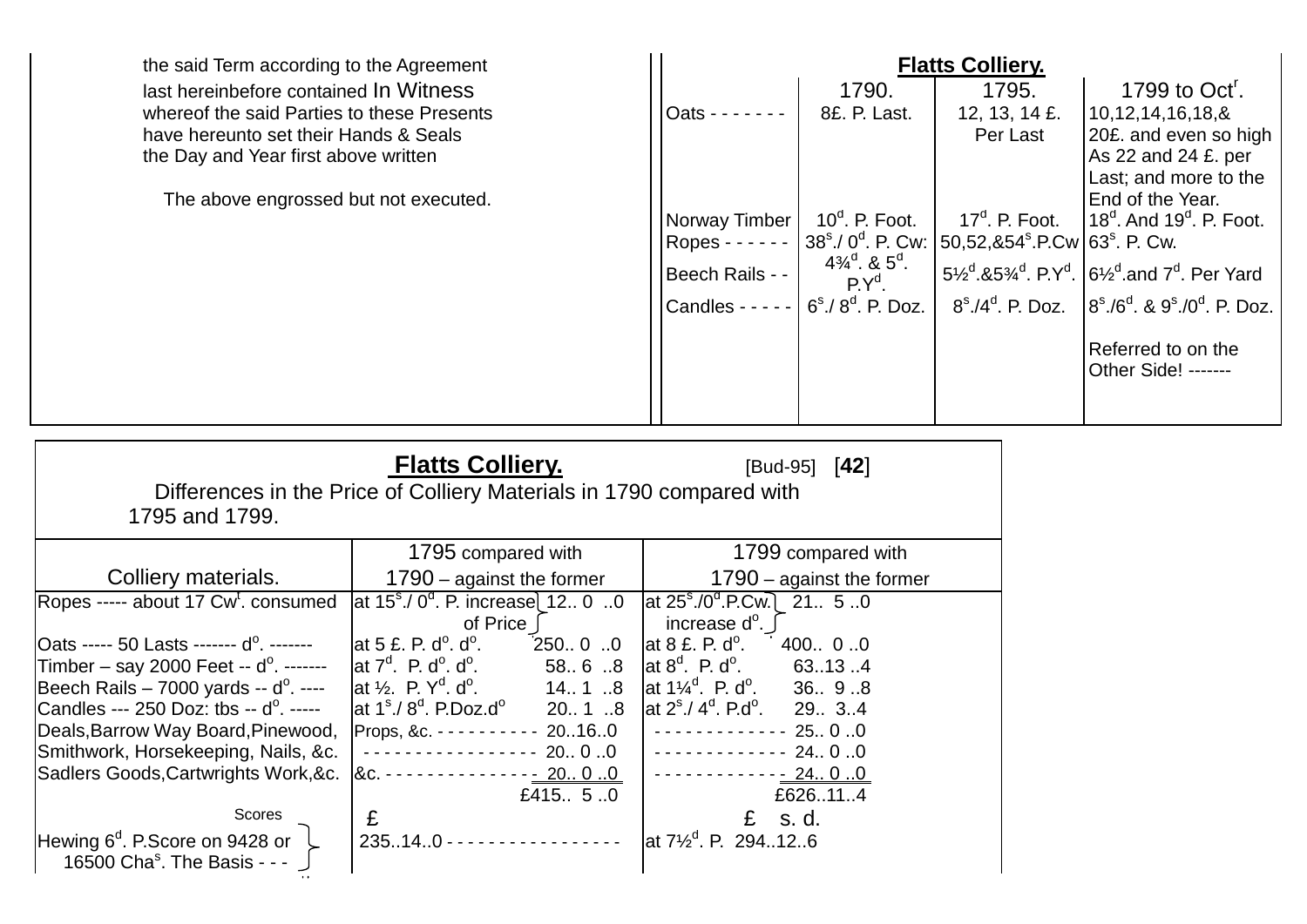| Putting 3 <sup>d</sup> . P. Score, on ditto - - - - - - -   117170 - - - - - - - - - - - - - - - - |                                                                                       |                           |
|----------------------------------------------------------------------------------------------------|---------------------------------------------------------------------------------------|---------------------------|
|                                                                                                    | £ 353110 - - - - - - - - - - - - - - - - -                                            | 412. 9.6                  |
| Wrights, & Labourers in Waggon Way                                                                 | 46. 0.0 - - - - - - - - - - - - - - - - -                                             | 46 00                     |
| Labour about the Pits - - - - - - - - - - -                                                        | $11100$ - - - - - - - - - - - - - - - - - -                                           | 11100                     |
|                                                                                                    | $10 00 \cdot \cdot \cdot \cdot \cdot \cdot \cdot \cdot \cdot \cdot \cdot \cdot \cdot$ | 65100                     |
|                                                                                                    |                                                                                       | 22 00                     |
| Difference in the Tentale Rent for 7                                                               |                                                                                       |                           |
| Keeping the Way for Twizell Leads [                                                                |                                                                                       | 70 00                     |
| 1795 and 1799.                                                                                     |                                                                                       | --------- <u>- 627 96</u> |
|                                                                                                    | £.836 60                                                                              | £.1254 $0.0$              |
|                                                                                                    |                                                                                       | [43]<br>Turn over/        |

[Page 42 and 43 Vertically aligned]

| [44]<br>$Chas$ .<br>$E$ s.d.<br>.s. d.                                            | M'. Wilkinson's Observations<br>[Bud-95]<br>[45]         |
|-----------------------------------------------------------------------------------|----------------------------------------------------------|
| 836. 6.0 upon the Basis of 16.500<br>10.                                          | "As a Preliminary to the new Lease it must be consi-     |
| is rather more than P. Ch. $\int$                                                 | "dered between the Proprietor and the undertakers,       |
| & 1254. 010 upon $d^0$ . is more than P. $d^0$ . $\leq$ - 16                      | "what is to be paid P. 10 for the Wear & Tear of         |
| The Undertakers' Price for 5 Years ending 31 <sup>st</sup> Dec.<br>Cha:           | "the Waggon Way."                                        |
| 1795 was $5^{\circ}$ ./ 0 <sup>d</sup> . P. Cha. on a Basis of $\bigcap$<br>18000 | Martindale and Ramsays' Answer.                          |
| Ditto ----------- for 5 Years from that Time                                      | <b>Flatts Colliery Undertaking</b>                       |
| was $5^{\circ}$ ./ $6^{\circ}$ . P. Cha. on a Basis of 16500                      | Jan <sup>y</sup> , 1796.                                 |
| But the last Price was deemed much too low as the                                 | "In Answer to the Observations "as a Preliminary"        |
| Terms then were; yet accepted under the Expectation of                            | to a new Lease" the Undertakers have no Obligation to    |
| their growing better, and M <sup>r</sup> . Johnson's Promise to represent         | pay M'. Lambton whatever Sum may be fairly es-           |
| the Matter to M'. Lambton if that should not take Place                           | timated in Consideration for Twizell Coals being         |
| This, M'. Lambton's going abroad and subsequent Death –                           | brought down his Waggon Way; and from which, as an       |
| prevented; but it will be seen by Martindale & Ramsay's                           | increased Quantity, they may be deemed to be benefitted, |
| Answer to M'. Wilkinson's Observations previous to the last                       | provided the Price per Chaldron for the Undertaking      |
| Agreement, what M <sup>r</sup> . Johnson's Sentiments were.                       | will enable them so to do."                              |
|                                                                                   |                                                          |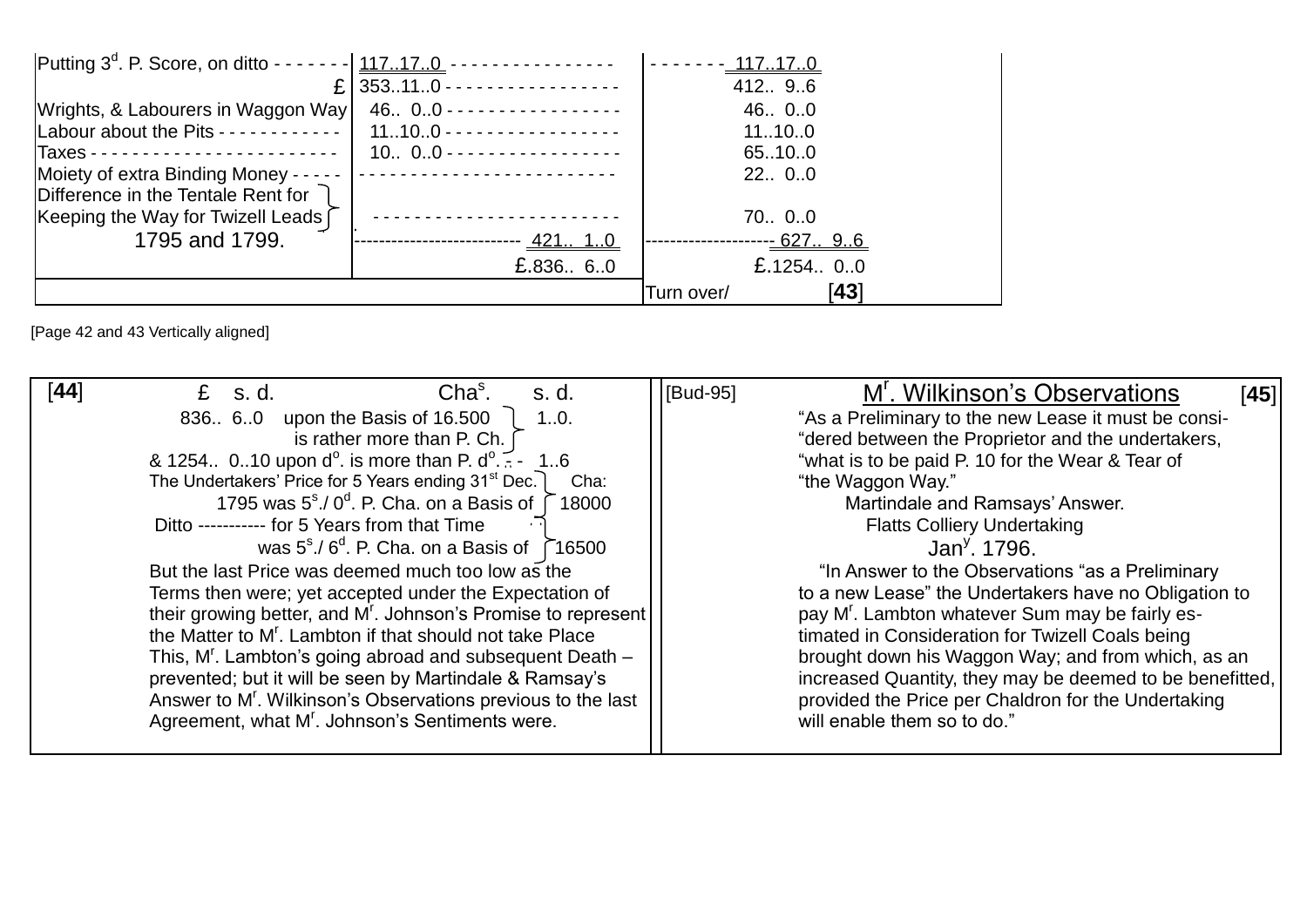| $[46]$                                                                                                                                                                                                                                                                                                                                                                                                                                                                                                                                                                                                                                                                                                                                                                                                                                                                                                                                        | [47]<br>[Bud-95]                                                                                                                                                                                                                                                                                                                                                                                                                                                                                                                                                                                                                                                                                                                                                                                  |
|-----------------------------------------------------------------------------------------------------------------------------------------------------------------------------------------------------------------------------------------------------------------------------------------------------------------------------------------------------------------------------------------------------------------------------------------------------------------------------------------------------------------------------------------------------------------------------------------------------------------------------------------------------------------------------------------------------------------------------------------------------------------------------------------------------------------------------------------------------------------------------------------------------------------------------------------------|---------------------------------------------------------------------------------------------------------------------------------------------------------------------------------------------------------------------------------------------------------------------------------------------------------------------------------------------------------------------------------------------------------------------------------------------------------------------------------------------------------------------------------------------------------------------------------------------------------------------------------------------------------------------------------------------------------------------------------------------------------------------------------------------------|
| With Regard to the Term of the Undertaking's<br>being changed from 5 to 3 Years, and the basis<br>from $18.000$ to $16.000 -$ these Matters, as well<br>indeed as all others depend upon the Price per<br>Chaldron - but with great Deference we beg<br>Leave to say that the Term being 5 Years, as has<br>always been the Case hitherto, it will the better<br>enable the Undertakers to take a less Price; -<br>in as much as they will have a greater Opportunity<br>of profiting by Change of Times; which it is hoped<br>may take Place in the Course of 5 Years rather<br>than 3: For there is no Prospect of the first Year,<br>but what is dear beyond Example; and it there should<br>be one two out of the three the same the Price should<br>be greater than they would expect upon 5 Years.<br>M <sup>'</sup> . Johnson indeed observed "that if he could believe the<br>"Times would continue to be any Thing like the present, | "he would not hesitate to offer, at least 3 <sup>d</sup> . P. Chaldron<br>"more than what he conceived they might be upon<br>"an Average of 5 Years to come"<br>As the Main and Five Quarter Coal Seams<br>cannot be calculated to last longer than three<br>Years or thereabouts, we conceive it to be for the<br>Interest of the Colliery to set about the Winning<br>the Hutton's Seam in the Course of this Year; and<br>then it will be seen whether it may be<br>right to mix that Seam with the Main and<br>5 Q <sup>r</sup> . As we have no Reason to expect but it<br>will be benefitted thereby; and in that Case a<br>Price must be made for Working either that<br>Seam or the Low-Main, or both in the Course of<br>3 Years.                                                         |
| [48]<br>The finding Pitmen with Bread Corn at a<br>reduced Price is a Matter very serious indeed; it<br>is new, and great in Point of Expence; and as we<br>think, what no Undertaker ought to have laid upon<br>him, without its constituting a Part of the Charges<br>upon the Colliery; and added accordingly to the Calcu-<br>lations for the Working, &c. And as it may continue<br>long, or may shortly be done away, we consider it<br>better for the Proprietor to take it upon himself,<br>that he may profit by the Charge, whenever it<br>happens. The Expence upon the Colliery for about<br>9 Months of this Year in this Article will be<br>about 150 £. which we wee no Way provided for<br>by any Calculation whatever; but we were un-<br>willing to lay the Foundation of Riot and Disorder                                                                                                                                 | [49]<br>[Bud-95]<br>best Terms we could with the Pitmen, under a<br>confident Hope that the Matter would be laid pro-<br>perly before our Principal, upon whose Goodness<br>we had no Doubt. The same may be said of the<br>extraordinary Binding Money: $- Mr$ . Johnson<br>and M <sup>r</sup> . Fenwick were consulted immediately<br>upon the Appearance of the Business who<br>sanctioned our procuring Men on the best Terms<br>we could. When this Evil may cease it is $\sim$ also> im-<br>possible to say; yet we hope Circumstances may<br>occur to recover this Profusion; and we humbly<br>think the Proprietor ought to take Advantage<br>of it, when it does happen; by taking it upon<br>himself; or it must also make an Article of Charge<br>against the Working of the Colliery. |

in the Country; and therefore hesitated not make the